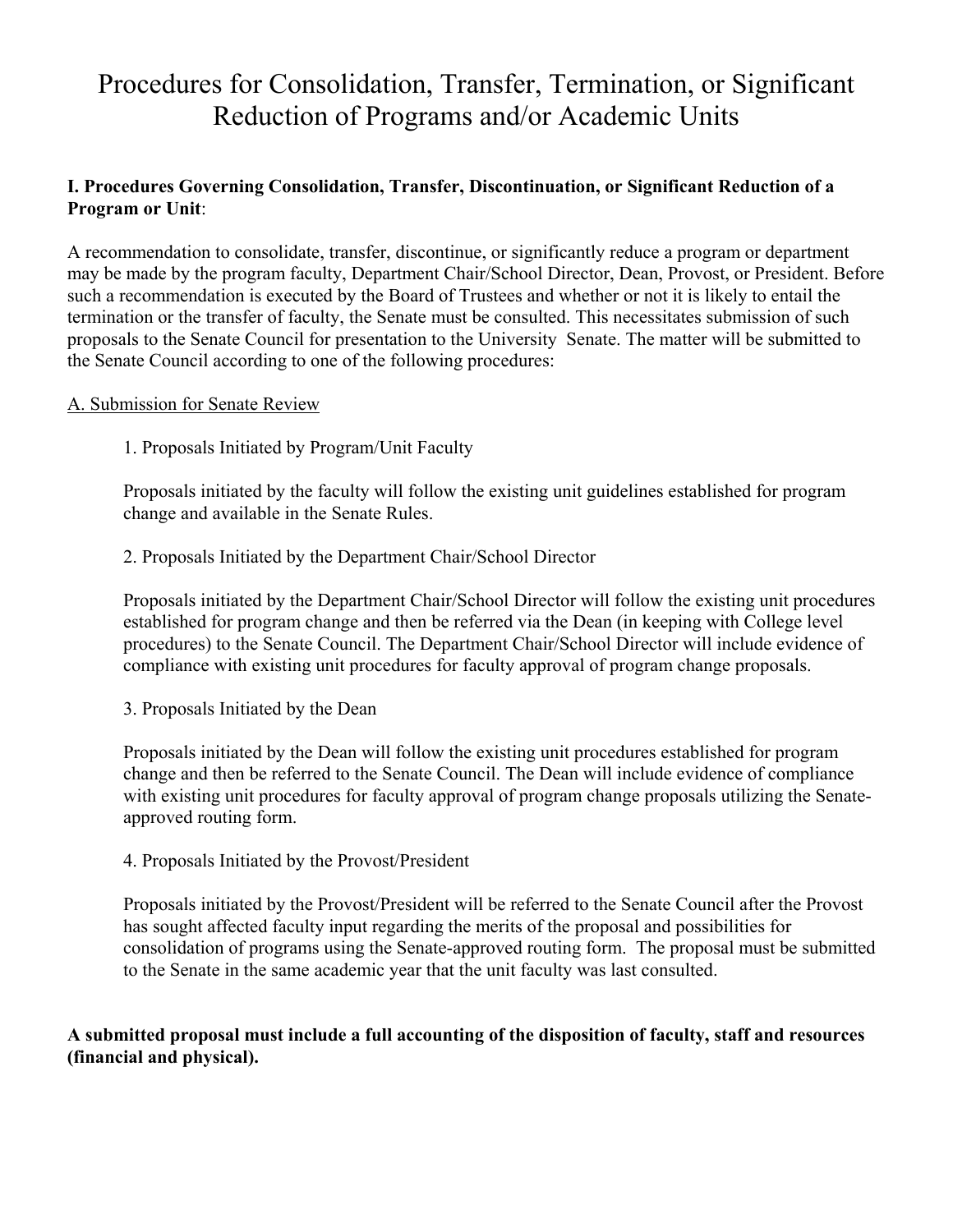#### B. Senate Review Procedures

1. The Senate Council will refer the proposal to an appropriate Senate committee (e.g., the Undergraduate Council, the Graduate Council, the Academic Council of the Medical Center, the Lexington Community College Academic Council, the Academic Organization and Structure Committee, the Academic Programs Committee, or an ad hoc committee convened by the University Senate Council). The committee will review the proposal and its effect on faculty, students, and staff. The review shall involve primarily academic considerations such as the following, (not in any order of priority or preference):

 (a) The centrality of each program or course of study to the mission of this institution or to the mission of the college, school, or department within which it is located;

(b) The academic strength, productivity and quality of the academic program or unit, and of its faculty;

 (c) The importance of the program or unit to the state or region in terms of its cultural, historic, political, economic, or other social resources;

 (d) The importance of the program or unit to the state or region in terms of its geologic, geographic, environmental, or other natural resources;

 (e) The complementarity of the academic program or unit and the work done therein to some essential program or function performed at this institution;

Other considerations may include:

(f) The current student demand and projected enrollment in the subject matter taught in the program or unit;

(g) The current and predicted comparative cost analysis/effectiveness of the program or unit;

 (h) The duplication of work performed in the academic program or unit by work done in other programs or departments at other public institutions of higher education elsewhere within the Commonwealth of Kentucky;

(i) Such other pertinent factors as the Committee deems pertinent.

2. Before the committee completes its report and recommendations, it shall examine any program review report prepared within the previous 3 years; if no such report exists, the committee will conduct a review of the unit as expeditiously as appropriate. The committee will also conduct at least one open hearing at which anyone affected or concerned about the proposed action may make written submissions or oral presentations. The open session(s) are for the purpose of obtaining information. They are not intended as an adversarial or adjudicatory process. Persons affected by the proposal will be given an opportunity to make written submissions and oral presentations to the committee during these meetings.

3. The committee shall share with the academic program or unit and the affected faculty therein any information and documents it may obtain during its review of the proposal. It will endeavor to do so at least ten (10) working days before any meeting (see item 2 above) with the unit and affected faculty. The committee may establish such procedures, including time limitations and rules for relevance, as it determines necessary to proceed in an ordered and efficient manner.

4. Upon completing its review, the committee may recommend modifications to the proposal, acceptance of the proposal as submitted, or rejection of the proposal.